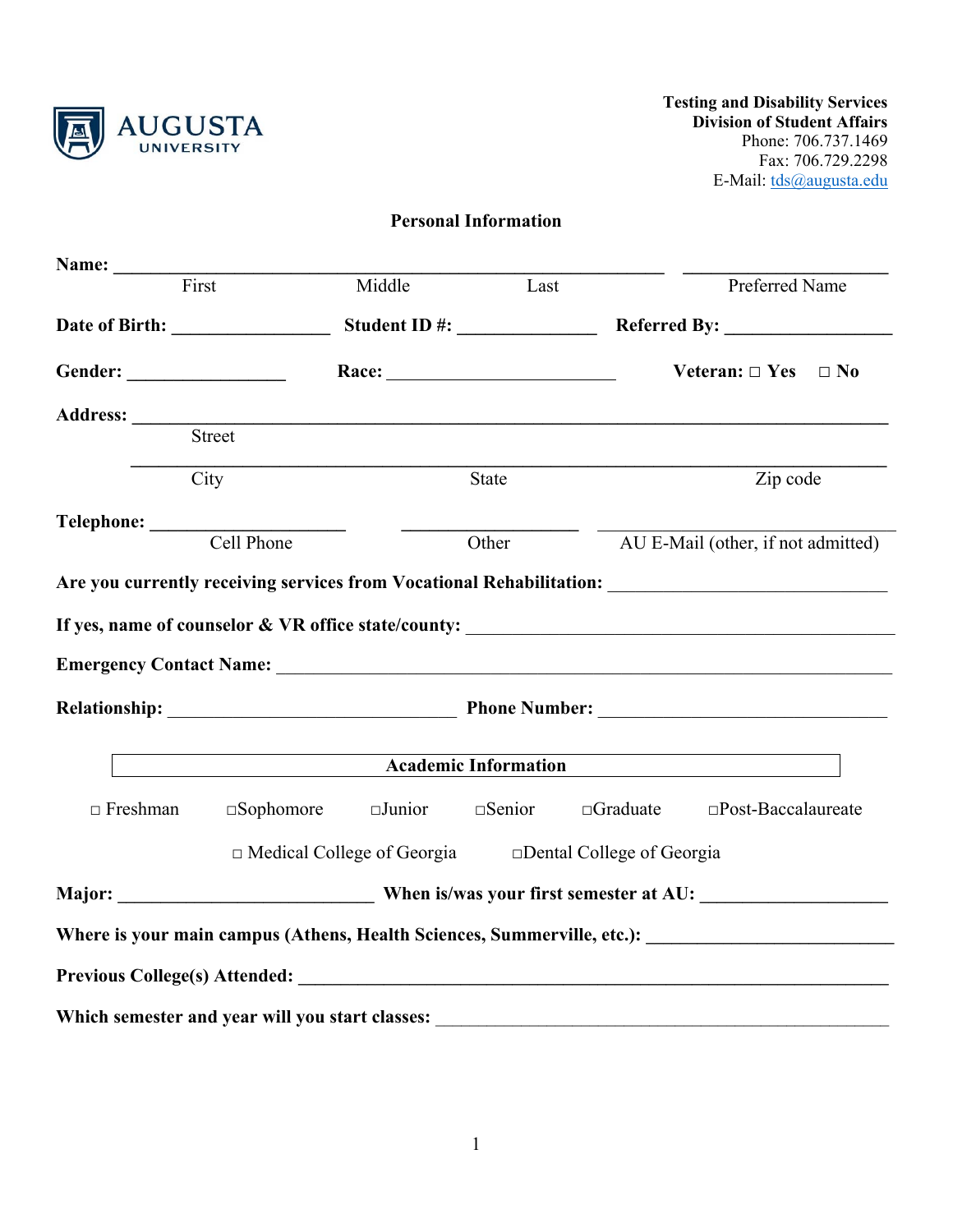|                                                                                                                   | Disability Information |  |
|-------------------------------------------------------------------------------------------------------------------|------------------------|--|
|                                                                                                                   | Check all that apply:  |  |
| $\Box$ Attention Deficit Hyperactivity Disorder (ADHD) $\Box$ Mobility Impairment $\Box$ Chronic Health Condition |                        |  |
| $\Box$ Visual Disability $\Box$ Deaf/Hard of Hearing $\Box$ Learning Disability $\Box$ Psychological Condition    |                        |  |
| $\Box$ Brain Injury (Acquired/Traumatic) $\Box$ Neurological Condition (Seizures, Brain tumor, etc.)              |                        |  |
| $\Box$ Autism Spectrum Disorder $\Box$ Other:                                                                     |                        |  |
|                                                                                                                   |                        |  |
|                                                                                                                   |                        |  |
|                                                                                                                   |                        |  |
| Please describe the impact of your disability in an academic environment: __________________________              |                        |  |
|                                                                                                                   |                        |  |
|                                                                                                                   |                        |  |
|                                                                                                                   |                        |  |
| Accommodations                                                                                                    |                        |  |
|                                                                                                                   |                        |  |
| What accommodations did you have in high school: ________________________________                                 |                        |  |
|                                                                                                                   |                        |  |
|                                                                                                                   |                        |  |
| What accommodations did you have at any previous colleges: ______________________                                 |                        |  |
|                                                                                                                   |                        |  |
|                                                                                                                   |                        |  |
| List the accommodations you are requesting (e.g., test accommodations, audio record lectures, etc.):              |                        |  |
|                                                                                                                   |                        |  |
|                                                                                                                   |                        |  |
|                                                                                                                   |                        |  |